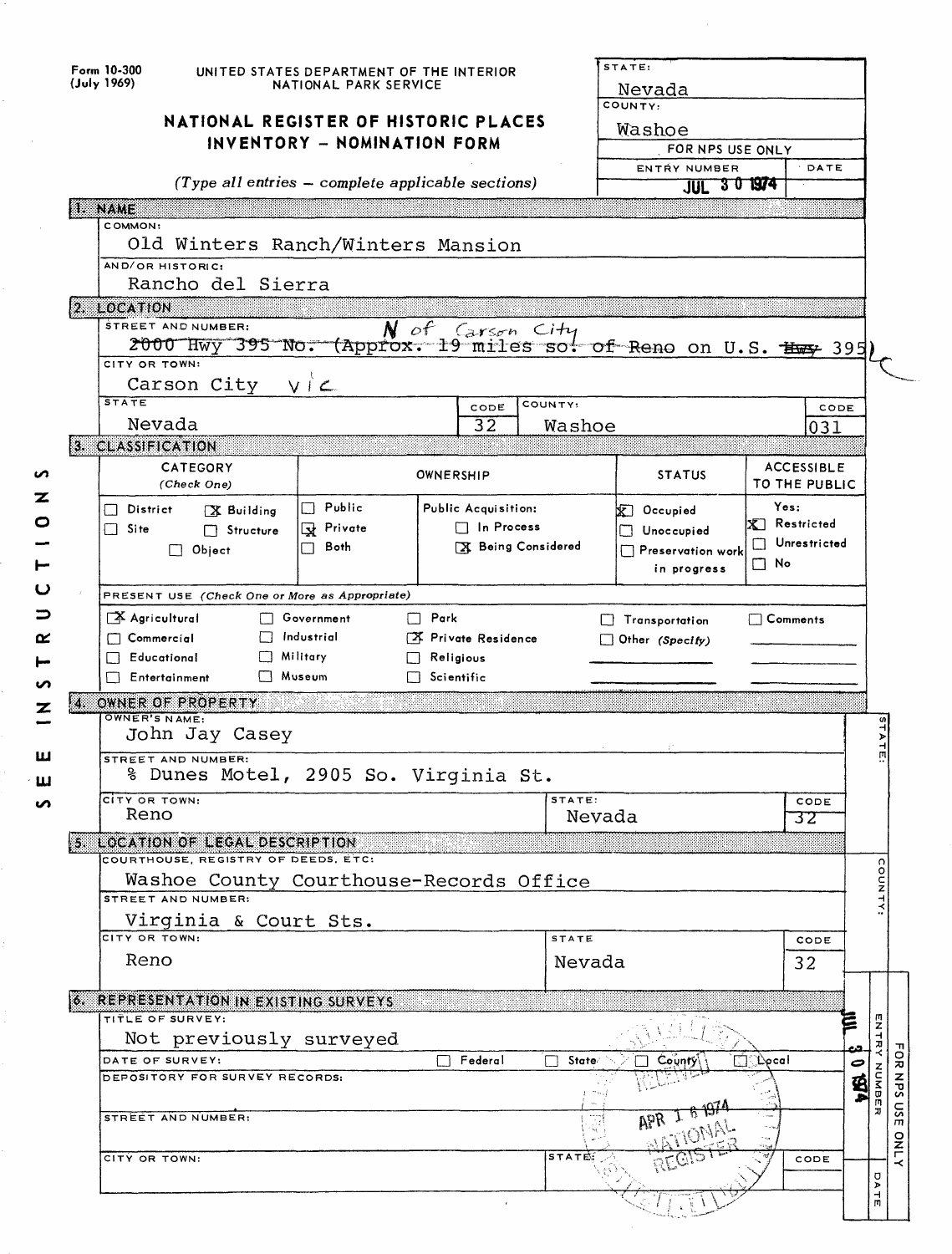| DESCRIPTION                                                             |           |             |           |              |       |                     |
|-------------------------------------------------------------------------|-----------|-------------|-----------|--------------|-------|---------------------|
|                                                                         |           |             |           | (Check One)  |       |                     |
| <b>CONDITION</b>                                                        | Excellent | Good        | े√⊬ Fair  | Deteriorated | Ruins | Unexposed           |
|                                                                         |           | (Check One) |           |              |       | (Check One)         |
|                                                                         | Altered   |             | Unaltered |              | Moved | Original Site<br>K. |
| DESCRIBE THE PRESENT AND ORIGINAL <i>(if known)</i> PHYSICAL APPEARANCE |           |             |           |              |       |                     |

The Winters'Mansion is a three-story, Carpenter's Gothic style structure comprising 18 rooms. The house is presently painted a light green with dark red trim (done about 1963-4), but is in need of repainting. The house is basically unaltered except for the exceptions noted throughout the text.

Originally, Maggie Winters had the house painted a variety of colors, it is said, from shades of the present colors to light yellow with dark brown trim. Three sides of the house, with their gothic windows, remain in close to original condition. A single large window of about 15 feet in height is located on the east and west exposures, while a set of three windows, one large and two small, is located on the north and south exposures. The set of windows on the south side of the house has been boarded over by a new wall, built to match the siding finish of the house, so that no trace of the windows exists from the outside. The house is encompassed by a full veranda. Originally, from the pictures we have seen, the porch railing consisted of elaborately turned posts with Victorian inspired scrollwork. The porch has undergone two known changes since the original, the last being its present condition visible in the photographs. All of the brickwork comprising the ground floor is covered with stucco which is now painted an off-white. Originally, the brick was exposed, but apparently a 'fellow doing stucco work came through the valley, most likely before the turn of the century, and did Bowers Mansion and the Winters home. There is a porch on the ground floor located on the east and north exposures,

**GO** m m

**GO**

 $\overline{\phantom{0}}$ ᅎ

z

 $\mathbf{C}$ n

o *•z.* **GO**

ᆋ

The first floor is composed of bricks fired on the premises; all of this original foundation is still intact. Graphite has been added to many of the walls on this floor, and there have been a few changes in the form of a minor walls having been added and taken down. The plaster has been stripped to expose the brick in the one lower room. This room now serves as a workshop. It was on this floor which housed the kitchen, pantry, dining room, Chinese kitchen, storeroom, and washroom. A modern bathroom was also added at a later date. The free hanging staircase, which begins on this level, is still in good condition, with only five spindles missing. The second floor was fitted with two marble fireplaces, brass and glass chandeliers, carved walnut bedroom sets, three plaster rosettes in the hall and two drawing room ceilings, as well as ornate plaster moulding in these three rooms. The trim in the hall is egg and dart, but the other we are not sure of. As far as is known the original paper is still on the informal parlor (the northeast drawing room), which has about three layers. The marble on the fireplace in the southeast (formal) drawing room has completely disappeared, while the marble in the other parlor is intact, but cracked. There has been some plaster damage to the south wall, taking in both the formal parlor and the guest bedroom, due to (Cont'd on form 10-300a)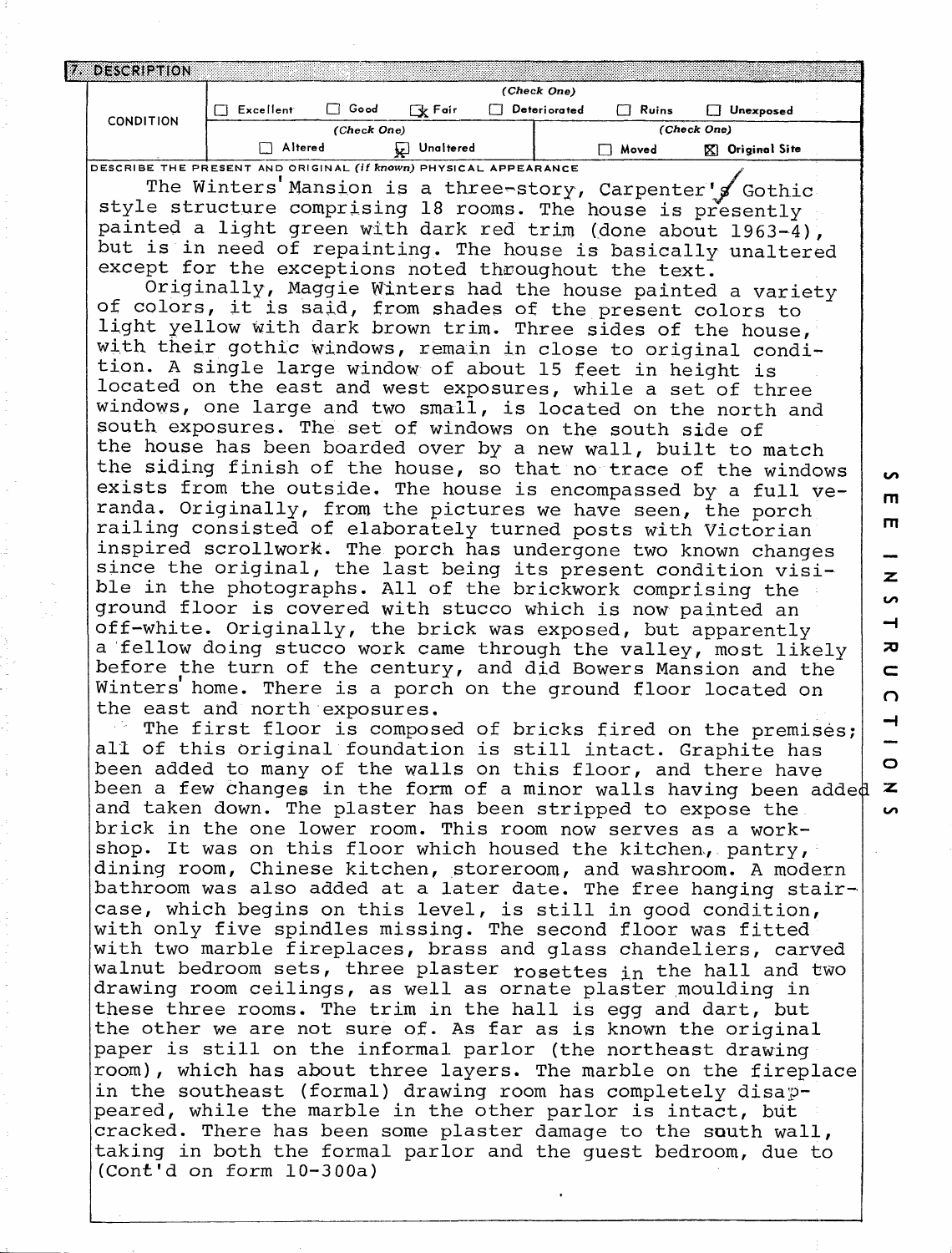Form 10-300a **(July** 1969)

#### UNITED STATES DEPARTMENT OF THE INTERIOR NATIONAL PARK SERVICE

**STATE**

Nevada **COUNTY**

## **NATIONAL REGISTER OF HISTORIC PLACES**

### **INVENTORY - NOMINATION F**

#### *(Continuation Sheet)*

| ORM | Washoe              |  |
|-----|---------------------|--|
|     | FOR NPS USE ONLY    |  |
|     | <b>ENTRY NUMBER</b> |  |
|     | 301974              |  |

DATE

# *(Number all entries)*

Item *7* cont'd: water leakage. Otherwise, the plaster work on this floor is in good condition. A modern bathroom was added to the northwest corner of the house.

The third level comprises the bedrooms of the Winters children and the ballroom/billard room (also used as schoolroom). The bedroom on the northwest corner still has the original wallpaper. All of these bedrooms are small, box-like affairs. The ballroom has a vaulted ceiling rising to a height of about 20 feet. This room had two large pieces of ceiling plaster missing on the east and west sides, although these have now been repaired in somewhat of a stopgap fashion. The hallway on this floor forms an equilater $\dagger$ al Greek cross; a vaulted ceiling is the outstanding feature of the hall. At the three ends of this hallway are the large Gothic windows. The predominate feature of these is the narrow colored panes of glass (all original) which border the windows. The colored red, yellow and blue panes are also carried through to the borders of the bedrooms and ballroom doors and transom pieces. One of the doors and transom pieces is presently missing. All of the doors on this floor, as well as the trim wood in the ballroom, are of a light oak-colored finish, done by a grainer. It is interesting to note that both the second and third floors have a single feature which ties it into a unit. On the third floor it is this light colored wood, with the staircase even taking on a lighter oak hue on this level. (Actually it is not the staircase at that point, but rather the spindled railing which is a continuation of the stairs.) On the second floor, about 90% of the door and window trim match in a most unusual design. The upright pieces for this trim is wider at the bottom and narrows at the top, giving them all a rather heavy look.

Little else is known to us at this time of the original appearance of the home's interior.

The nominated plot includes 9 acres which take in the Winters home, a small pasture lying to the east of the house and an orchard and which includes a family burial plot, which is located to the northeast of the home. As a matter of interest, the simple granite block headstone marking the grave of Frankie Winters was found about three weeks prior to the date of this nomination form.

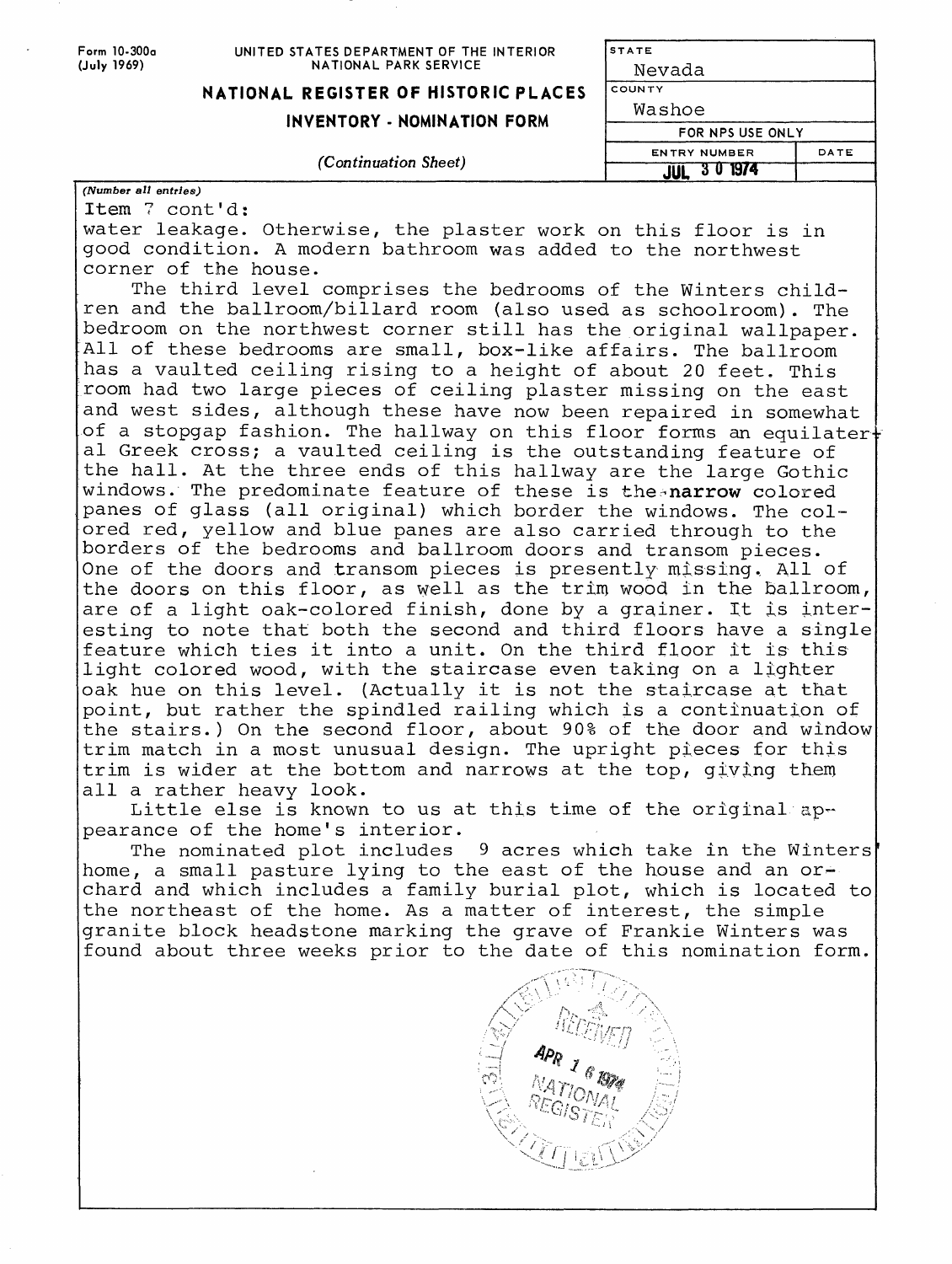|                                                                                                                                                                                                | 9. MAJOR BIBLIOGRAPHICAL REFERENCES                                |         |                                                                                                                                                                                                                                                                                                                                                 |        |              |                                                                                                                                       |                                |                        |           |            |               |
|------------------------------------------------------------------------------------------------------------------------------------------------------------------------------------------------|--------------------------------------------------------------------|---------|-------------------------------------------------------------------------------------------------------------------------------------------------------------------------------------------------------------------------------------------------------------------------------------------------------------------------------------------------|--------|--------------|---------------------------------------------------------------------------------------------------------------------------------------|--------------------------------|------------------------|-----------|------------|---------------|
| Nevada History, Thompson & West<br>Pioneers of the Ponderosa, Myra Sauer Ratay<br>Mark Twain of the Enterprise, Henry Nash Smith, ed.<br>History of the State of Nevada, Hon. Thomas Wren, ed. |                                                                    |         |                                                                                                                                                                                                                                                                                                                                                 |        |              |                                                                                                                                       |                                |                        |           |            |               |
|                                                                                                                                                                                                | Reno, Nevada.                                                      |         |                                                                                                                                                                                                                                                                                                                                                 |        |              | Numerous newspaper articles and other documents contained at<br>the Nevada State Historical Society, 1650 No. Virginia St.,           |                                |                        |           |            |               |
|                                                                                                                                                                                                | 10. GEOGRAPHICAL DATA                                              |         | LATITUDE AND LONGITUDE COORDINATES<br>DEFINING A RECTANGLE LOCATING THE PROPERTY                                                                                                                                                                                                                                                                |        | $\mathbf{o}$ | LATITUDE AND LONGITUDE COORDINATES<br>DEFINING THE CENTER POINT OF A PROPERTY                                                         |                                |                        |           |            | $\mathcal{N}$ |
|                                                                                                                                                                                                |                                                                    |         |                                                                                                                                                                                                                                                                                                                                                 |        | R            |                                                                                                                                       |                                | OF LESS THAN TEN ACRES |           |            | <b>UTM</b>    |
| CORNER                                                                                                                                                                                         | <b>LATITUDE</b>                                                    |         | LONGITUDE                                                                                                                                                                                                                                                                                                                                       |        |              | LATITUDE                                                                                                                              |                                |                        | LONGITÜDE |            |               |
| NW<br><b>NE</b>                                                                                                                                                                                |                                                                    |         | Degrees Minutes Seconds   Degrees Minutes Seconds                                                                                                                                                                                                                                                                                               |        |              | Qegrees Minutes Seconds   Degrees Minutes Seconds<br>39 。 18 ,                                                                        | 43.                            | ە 1179                 | 49.,      | $18 \cdot$ | (\$ee map     |
| <b>SE</b><br>SW                                                                                                                                                                                |                                                                    |         |                                                                                                                                                                                                                                                                                                                                                 |        |              |                                                                                                                                       |                                |                        |           |            | Data)         |
|                                                                                                                                                                                                |                                                                    |         | APPROXIMATE ACREAGE OF NOMINATED PROPERTY:                                                                                                                                                                                                                                                                                                      |        | 9            |                                                                                                                                       |                                |                        |           |            | ທ             |
|                                                                                                                                                                                                |                                                                    |         |                                                                                                                                                                                                                                                                                                                                                 |        |              | LIST ALL STATES AND COUNTIES FOR PROPERTIES OVERLAPPING STATE OR COUNTY BOUNDARIES                                                    |                                |                        |           |            | п             |
| STATE:                                                                                                                                                                                         | ΝA                                                                 |         |                                                                                                                                                                                                                                                                                                                                                 | CODE   |              | COUNTY                                                                                                                                |                                |                        |           | CODE       | ш             |
| STATE:                                                                                                                                                                                         |                                                                    |         |                                                                                                                                                                                                                                                                                                                                                 | CODE   |              | COUNTY:                                                                                                                               |                                |                        |           | CODE       |               |
| STATE:                                                                                                                                                                                         |                                                                    |         |                                                                                                                                                                                                                                                                                                                                                 | CODE   |              | COUNTY:                                                                                                                               | <b>APR 1 6 1974</b><br>MEOTTAL |                        |           | CODE       | z<br>n        |
| STATE:                                                                                                                                                                                         |                                                                    |         |                                                                                                                                                                                                                                                                                                                                                 | CODE   |              | COUNTY:                                                                                                                               | GISTE                          |                        |           | CODE       | ⊣             |
|                                                                                                                                                                                                | <b>11. FORM PREPARED BY</b>                                        |         |                                                                                                                                                                                                                                                                                                                                                 |        |              |                                                                                                                                       |                                |                        |           |            | ᅍ<br>c        |
|                                                                                                                                                                                                | NAME AND TITLE:                                                    |         | Roy W. Enochson, President                                                                                                                                                                                                                                                                                                                      |        |              |                                                                                                                                       |                                |                        |           |            | O             |
| ORGANIZATION                                                                                                                                                                                   |                                                                    |         |                                                                                                                                                                                                                                                                                                                                                 |        |              |                                                                                                                                       |                                | DATE                   |           |            |               |
|                                                                                                                                                                                                |                                                                    |         | Nevada Conservancy Association<br>STREET AND NUMBER:                                                                                                                                                                                                                                                                                            |        |              |                                                                                                                                       |                                | <u>June </u>           |           | 973        | o             |
|                                                                                                                                                                                                | 2000 395 North                                                     |         |                                                                                                                                                                                                                                                                                                                                                 |        |              |                                                                                                                                       |                                |                        |           |            |               |
| CITY OR TOWN:                                                                                                                                                                                  |                                                                    |         |                                                                                                                                                                                                                                                                                                                                                 |        |              | <b>STATE</b>                                                                                                                          |                                |                        |           | CODE       | n             |
|                                                                                                                                                                                                | Carson City                                                        |         | 12 STATE LIAISON OFFICER CERTIFICATION                                                                                                                                                                                                                                                                                                          |        |              | Nevada 89701<br>NATIONAL REGISTER VERIFICATION                                                                                        |                                |                        |           | 32         |               |
|                                                                                                                                                                                                |                                                                    |         |                                                                                                                                                                                                                                                                                                                                                 |        |              |                                                                                                                                       |                                |                        |           |            |               |
|                                                                                                                                                                                                |                                                                    |         | As the designated State Liaison Officer for the Na-<br>tional Historic Preservation Act of 1966 (Public Law<br>89-665), I hereby nominate this property for inclusion<br>in the National Register and certify that it has been<br>evaluated according to the criteria and procedures set<br>forth by the National Park Service. The recommended |        |              | I hereby certify that this property is included in the<br>National Register.<br>Chief, Office of Archeology and Historic Preservation |                                |                        |           |            |               |
| Name                                                                                                                                                                                           | level of significance of this nomination is:<br>National<br>$\Box$ | . State | Local<br>ΙX                                                                                                                                                                                                                                                                                                                                     | $\Box$ |              | Date                                                                                                                                  |                                |                        |           |            |               |
| Title                                                                                                                                                                                          | $25.1 - 41.$                                                       |         |                                                                                                                                                                                                                                                                                                                                                 |        |              | ATTEST:<br>Keeper of                                                                                                                  | The N                          |                        |           |            |               |
| Date                                                                                                                                                                                           |                                                                    |         |                                                                                                                                                                                                                                                                                                                                                 |        |              | Date                                                                                                                                  |                                |                        |           |            |               |

 $\frac{1}{2}$  ,  $\frac{1}{2}$ 

 $\pm 4$ 

аÑ,